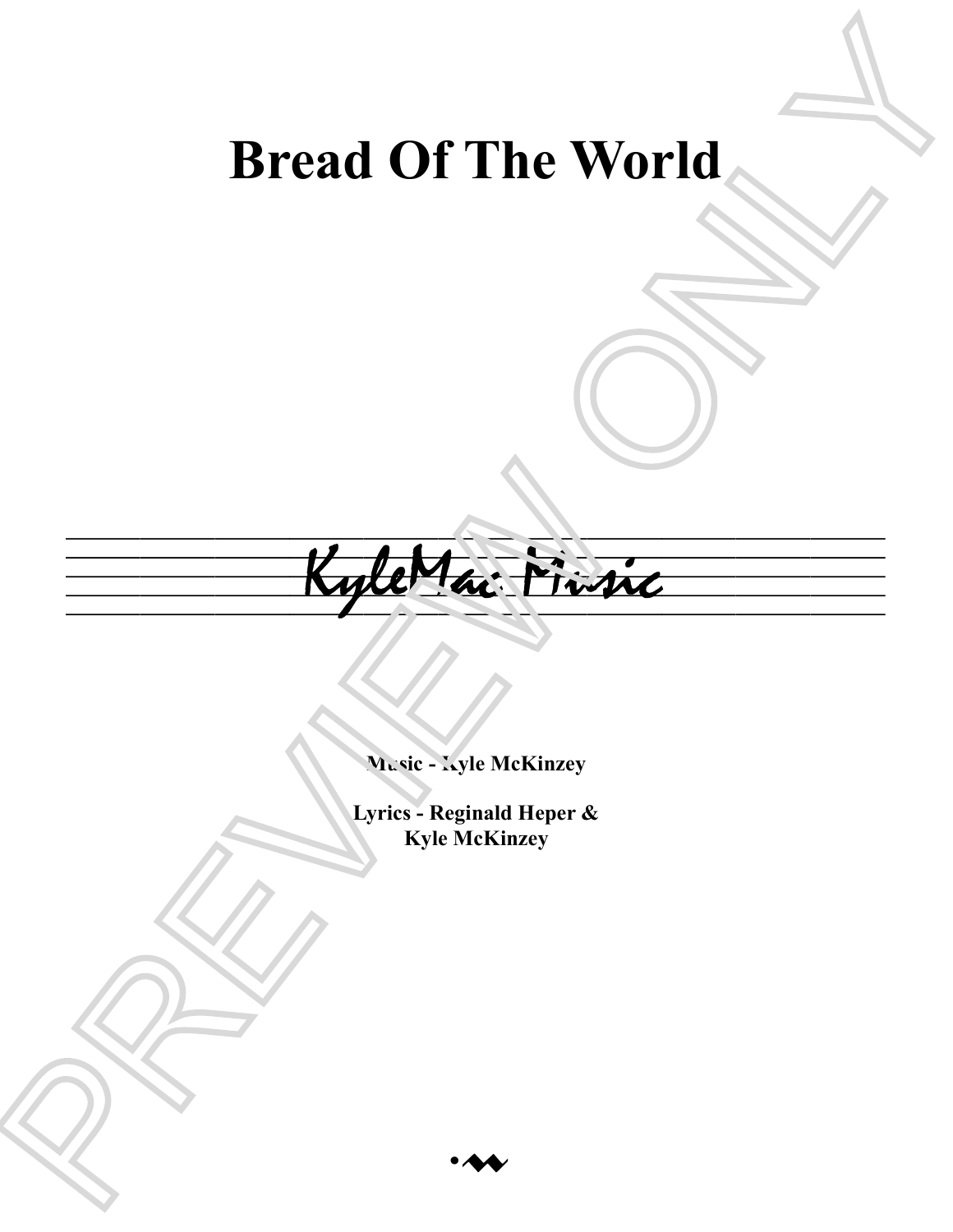## Bread Of The World

Music - Kyle McKinzey

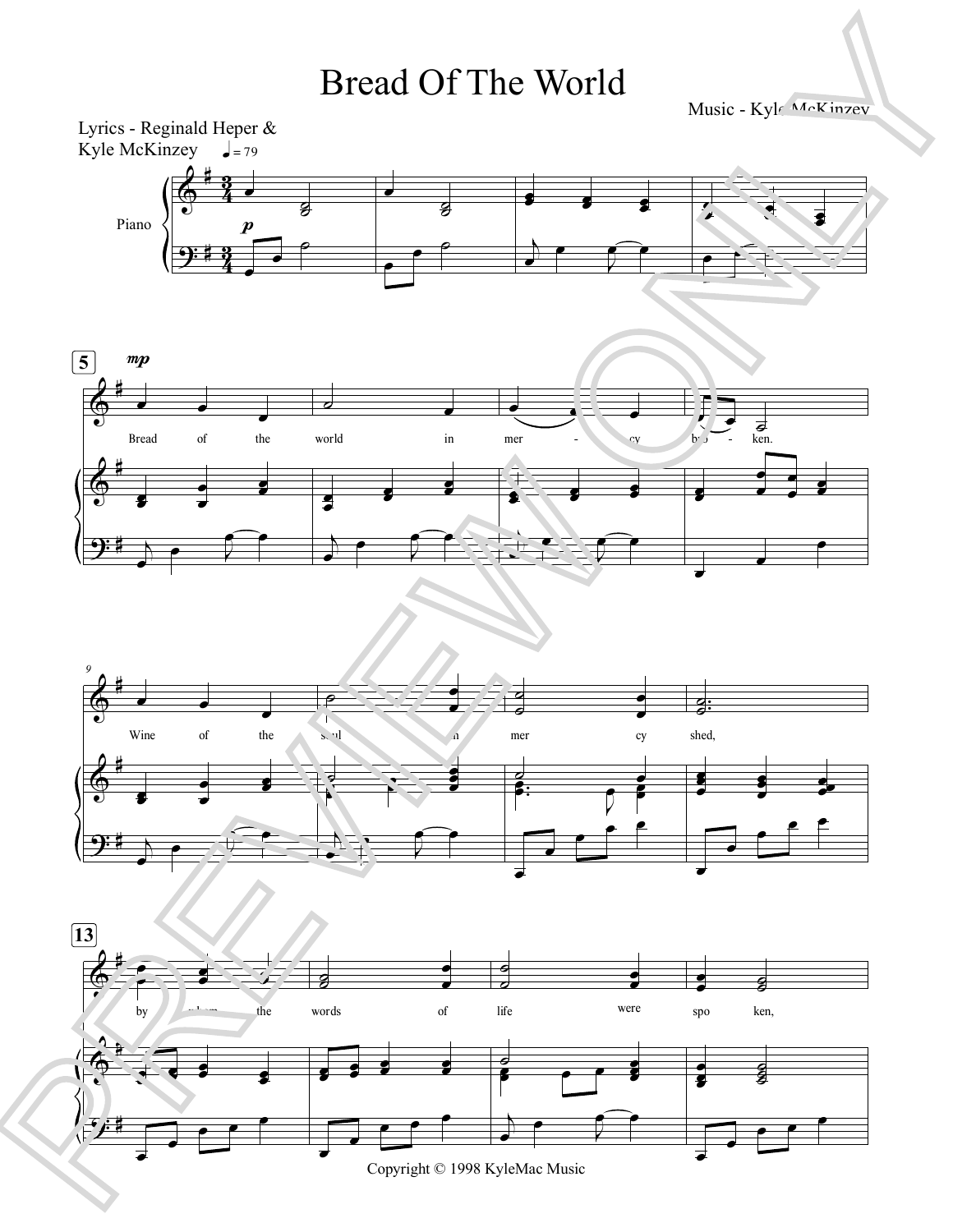Bread Of The World, p. 3









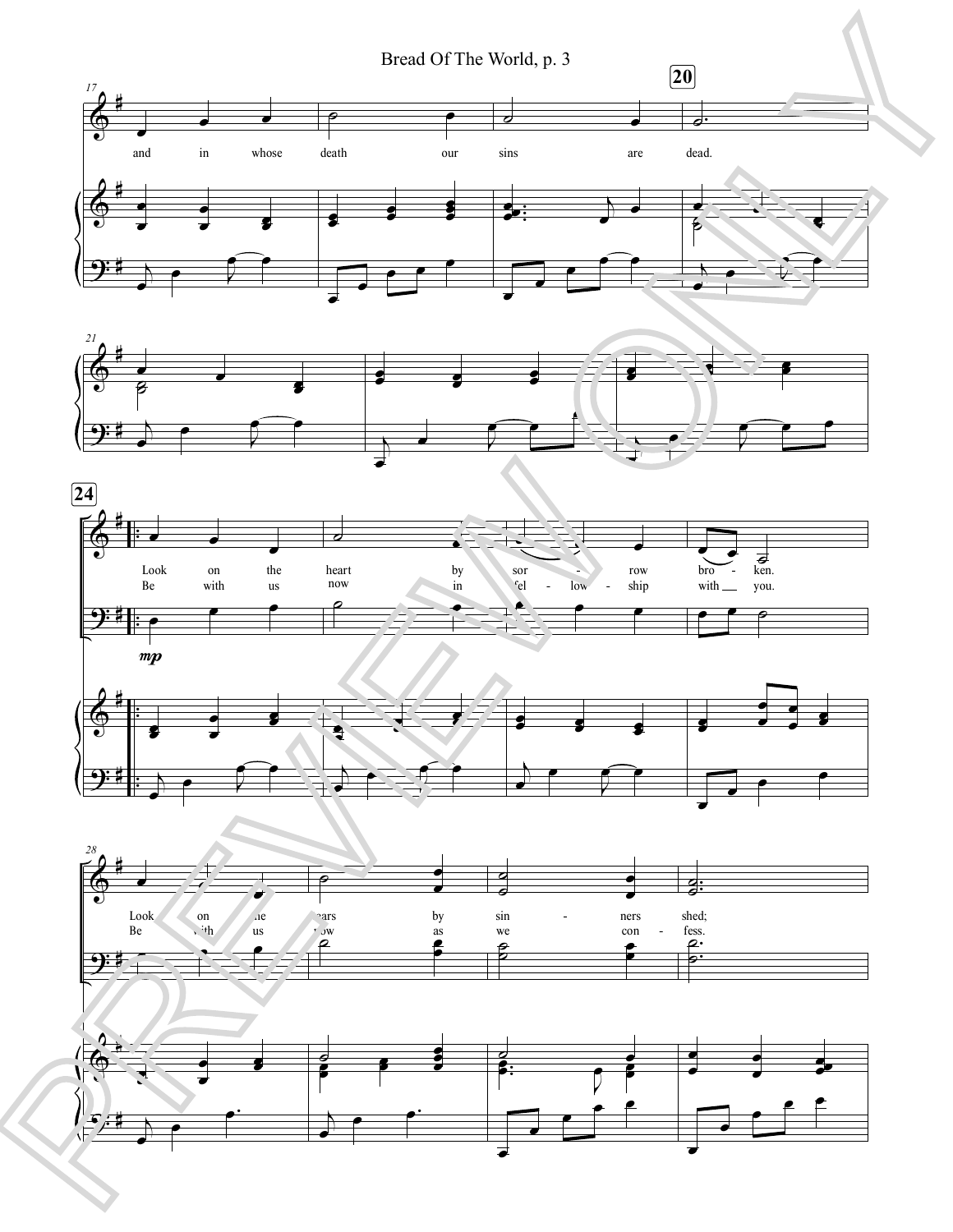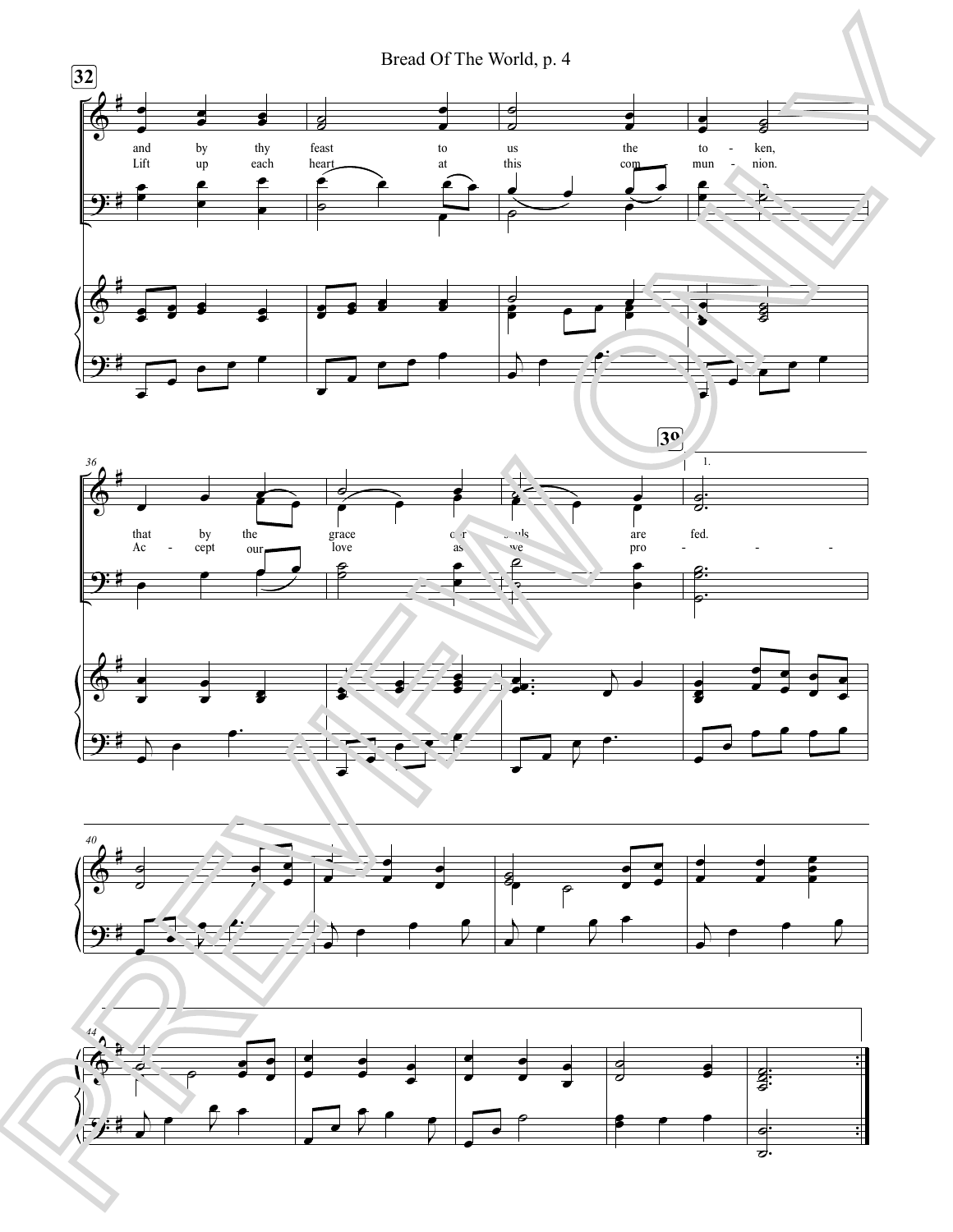